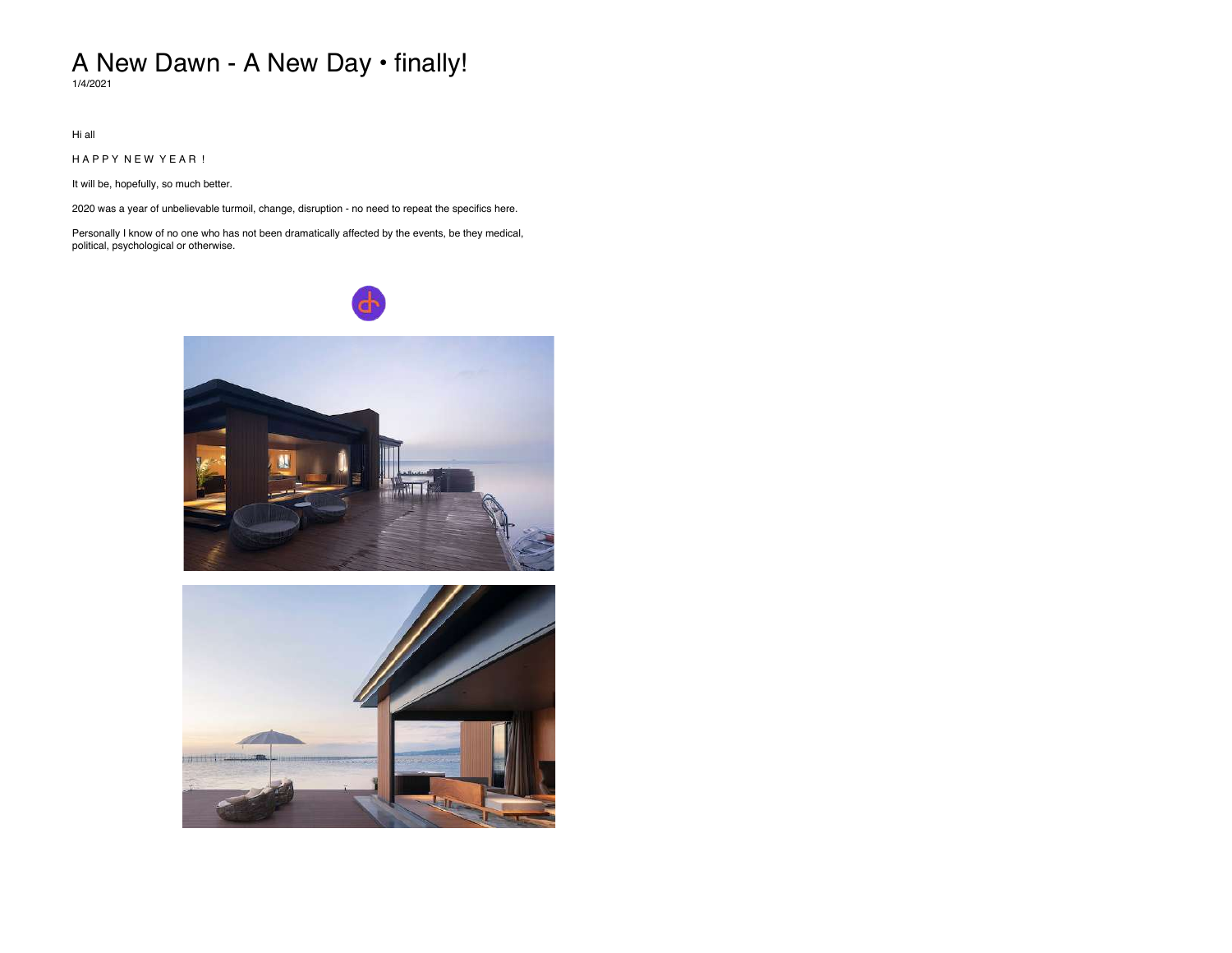



Just off the coast of Dongshan Island, the Hi Sea Floating House is a personal oasis. The 5,000-square-foot retreat, designed by Dong Xinmeng, is surrounded by nothing but the sea, docked by 16 metal anchors, and operates completely off-grid like its own private island. To protect the volume from its maritime environment, it's constructed from corrosion-resistant material used on yachts and the exterior<br>decking is made with weather-resistant flooring that resembles timber. The wood-lined interior houses a<br>collection of



Photos: Xia Zhi / Balance Design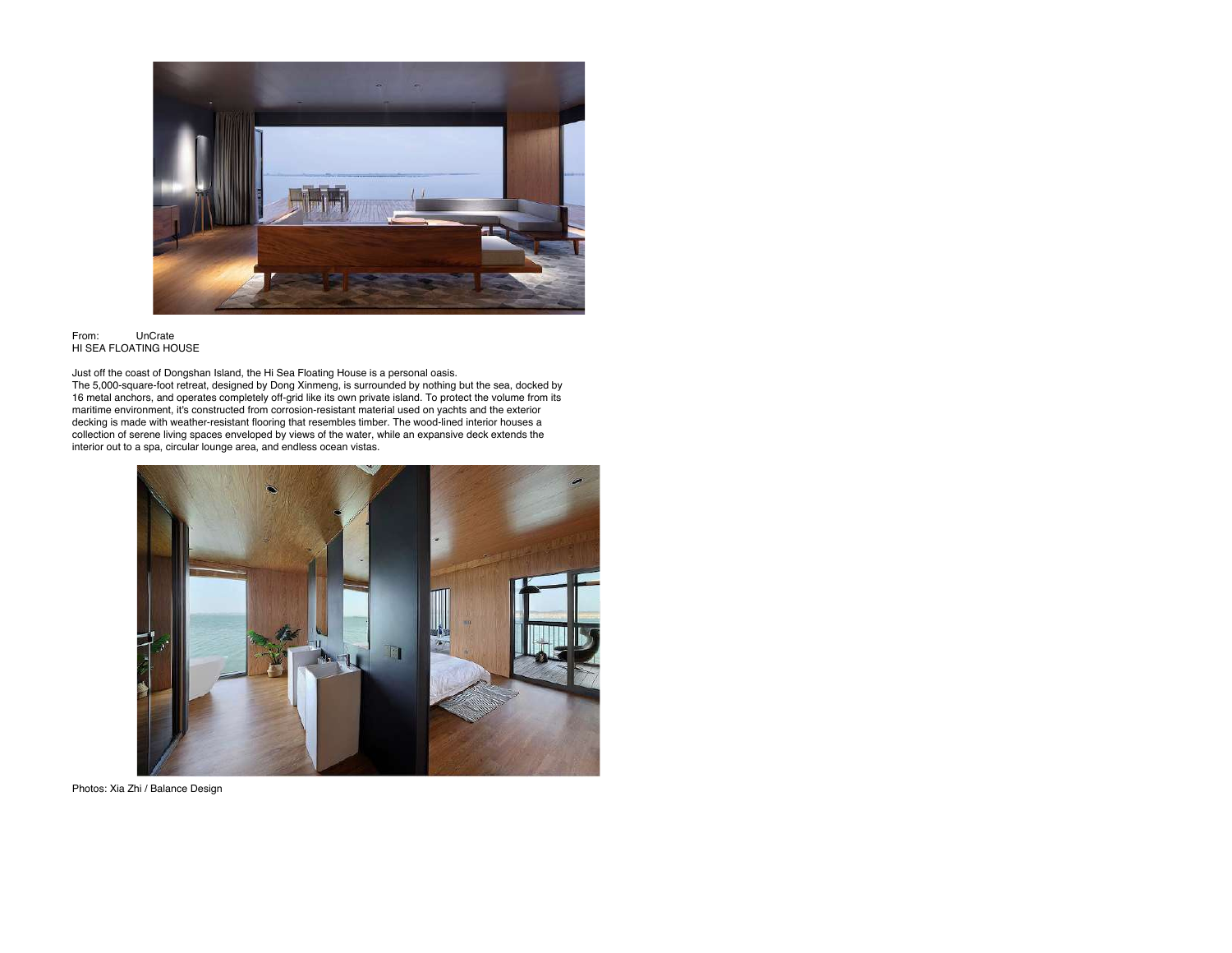

Since it's inception in 2010, gooood has expanded rapidly into the most popular and influential architecture, landscape, design and art online magazine and community. Based in Beijing, we now boast over 22,200,000 page views a month, with traffic doubling every year. gooood is a top-ranked website in the field of Architecture (including landscape and interior design) which has the highest traffic in China (one of the top 5 architecture sites in the world; 1st rank in top architecture sites in both China and Asia). Despite already having over 5,400,000 followers on our website and social media accounts (440,000 on WeChat ) and honored with a top<br>position of leadership, influence and reputation within the industry, gooood continues to grow at that design and creation can benefit all people. We aim to assist with changing the world by promoting world's best architecture/landscape/interior works and ideas, energizing enterprises in the creative industry chain.

## https://www.gooood.cn/aboutus

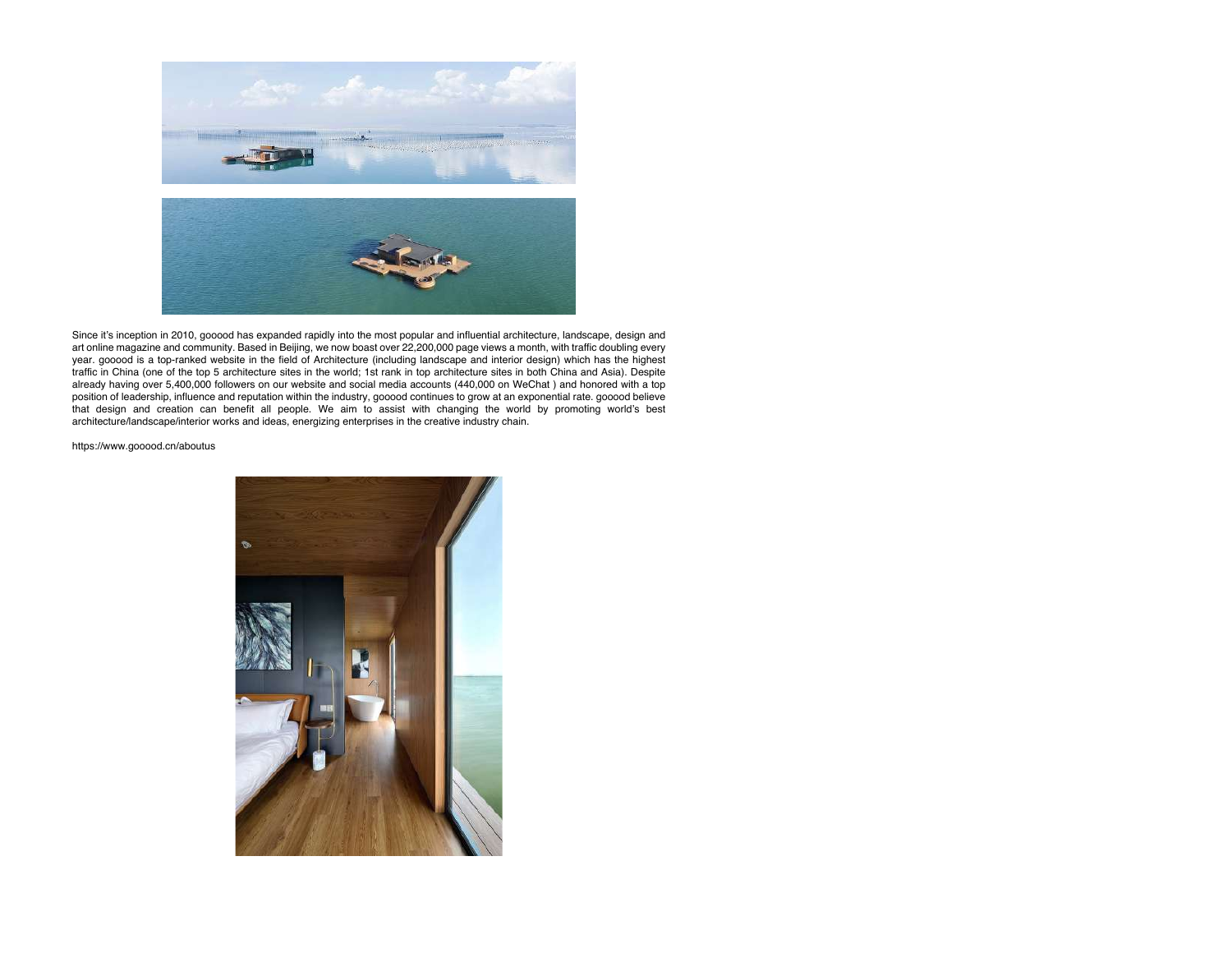

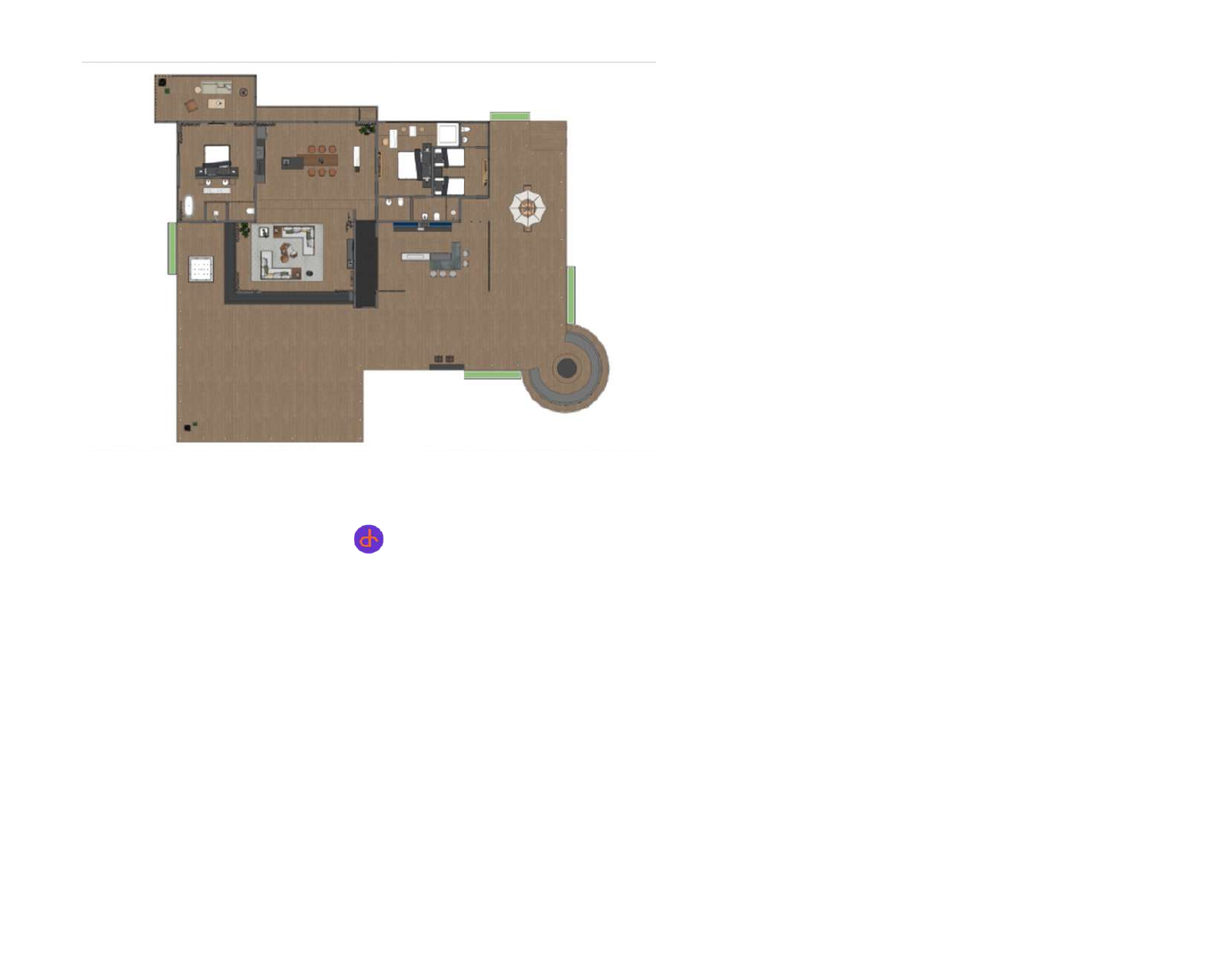

SERENITY<br>This space - the space defined by the gracious envelope - just feels, comforting - feels serene.<br>A space like this is the kind of space I suspect all of us need right now. . . . . no barriers - column-free.....a b

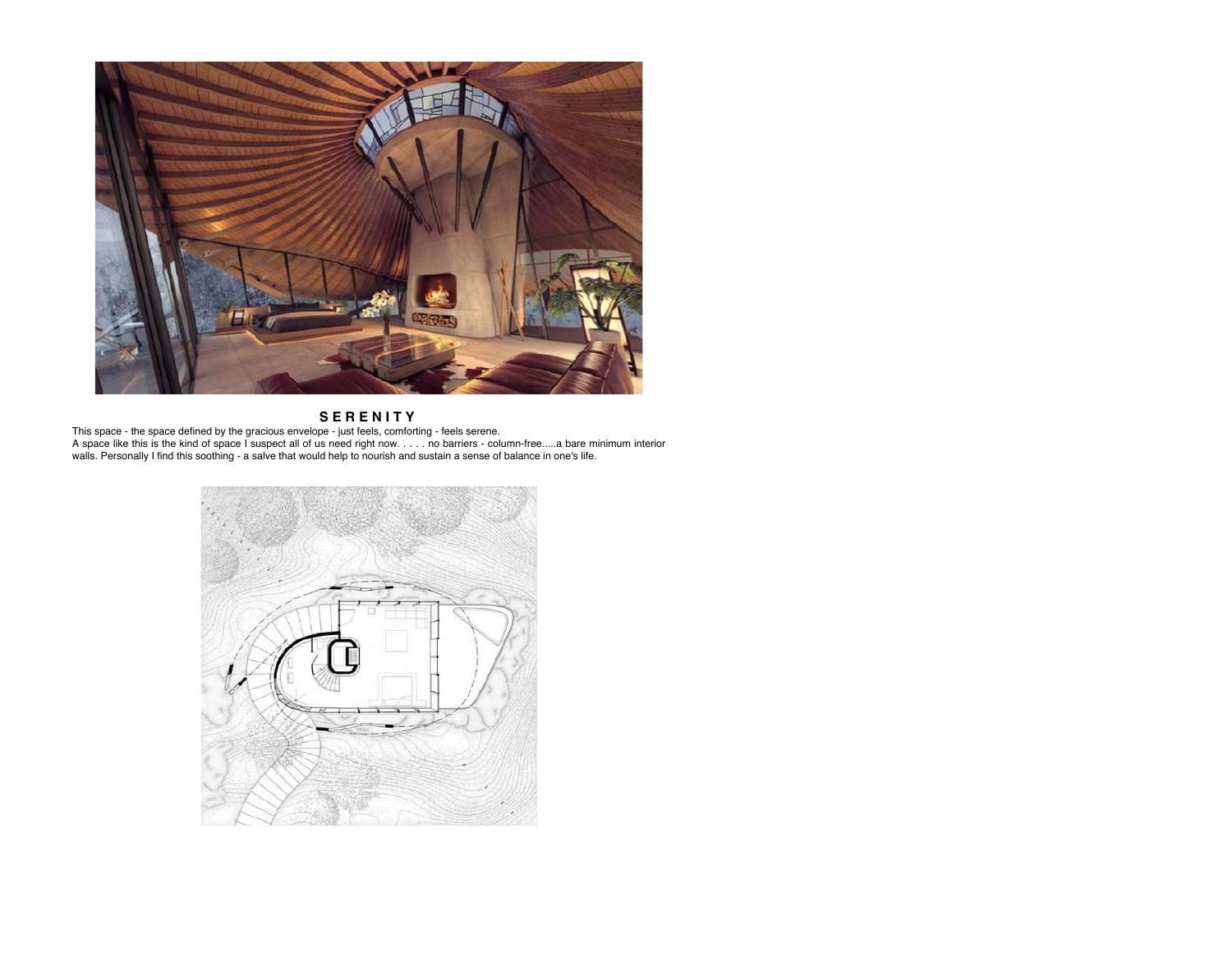

YEZO is a small retreat, nestled in the northern mountain range of Hokkaido, Japan, that takes advantage of the dramatic landscape and an experimental design approach to create a private sanctuary surrounded by nature. Its lean tectonic system combined with only a most essential spatial programme redefines the modern meaning of true luxury: a place and time for quiet reflection and private enjoyment in a setting defined by wood, stone, water, and light, surrounded by ever-changing natural beauty.

The project's elegant and fluid space follows a highly minimalist, yet expressive, performance-driven material and construction approach. The wooden roof shell structure is built up from glue-laminated (GluLam) timber beams suspended from a central concrete chimney and clad with regionally sourced black slate. GluLam timber is a structural engineered wood product that reduces reliability on less-sustainable old growth dependent solid-sawn timber. YEZO's curved GluLam beams are carefully shaped to operate in pure tension throughout, resulting in a weight- and material reduction of 90% when compared to straight beams. Their shape is optimised to allow fabrication from one single mould. This approach minimises the project's ecological impact and reduces manufacturing cost and delivery time while maintaining a highly qualitative spatial design.

LOCATION | Hokkaido, Japan LEAD DESIGN TEAM I Kristof Crolla, Julien Klisz

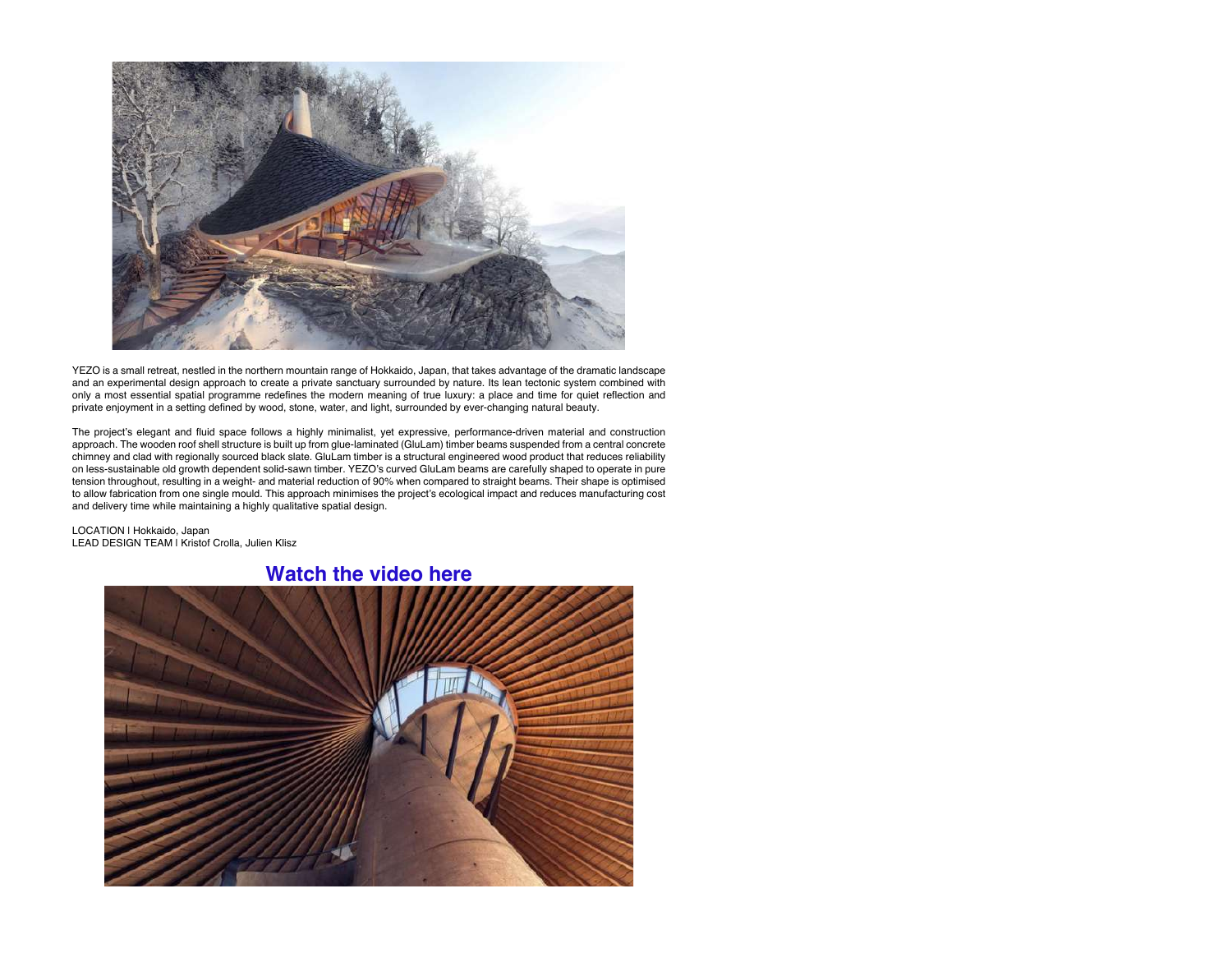